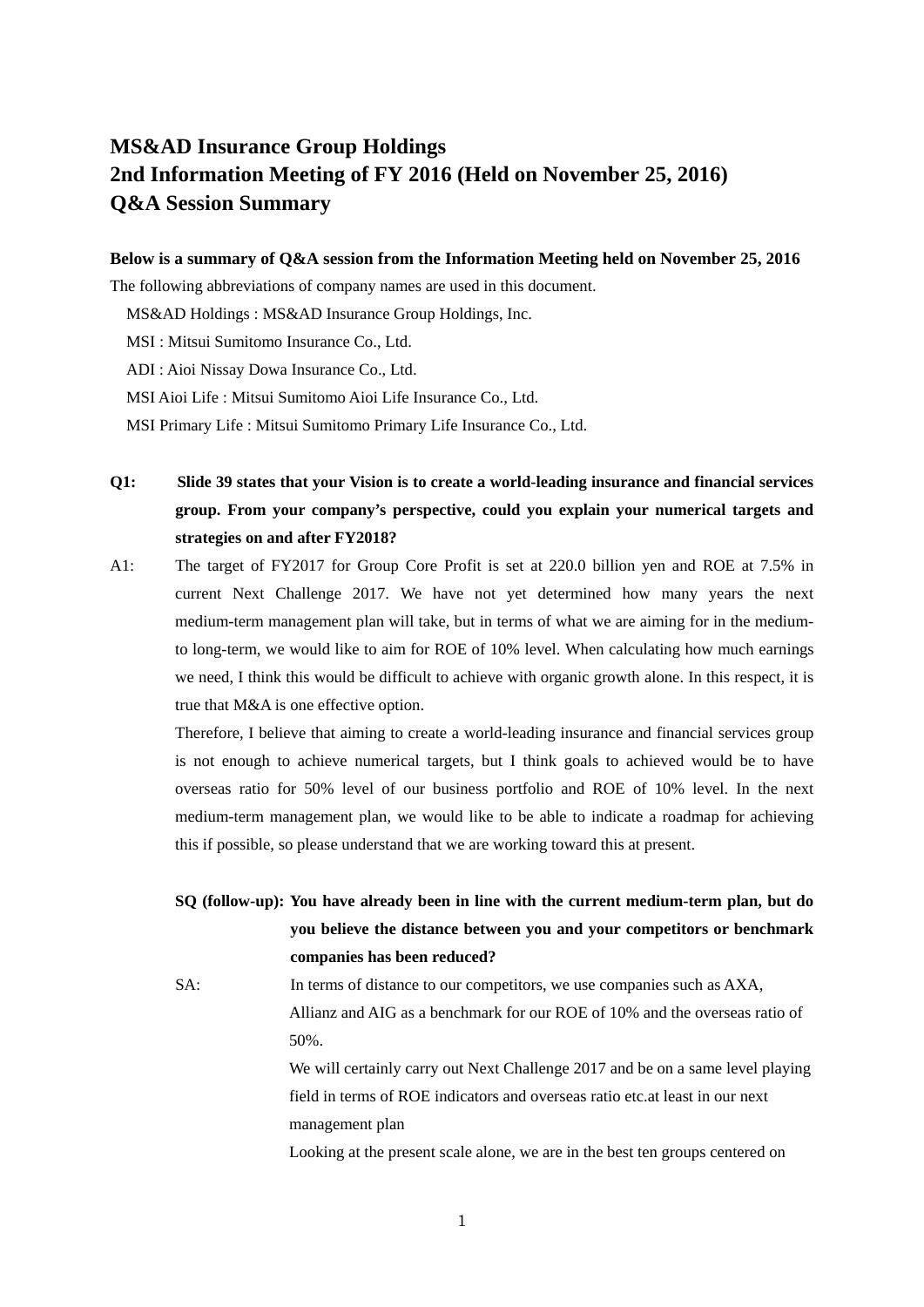non-life companies in the Fortune Global 500. I believe that being in the best ten including bottom line will be required for superiority in terms of scale in order to challenge much larger-scale natural disasters in the future as well as new risks such as cyber security.

The three Japanese mega non-life insurance groups are expanding in slightly different regions overseas, and I think this sound competition will enable each of the groups to join the top-tier worldwide and drive the global market.

- **Q2: The 2017 target for group core profit is set at 135.0 billion yen for the domestic business, but last time you mentioned that this takes into account the increase in consumption tax. The increase in the consumption tax rate has already been postponed, and some other companies have changed the figures in their medium-term plans based on the postponement of the tax hike. Please explain why you have not changed this numerical target this time.**
- A2: The positive impact of the postponement of the increase in the consumption tax rate is expected to be less than 20.0 billion yen on a Group Core Profit basis. However, the macro market environment has become unstable and both positive and negative factors will be expected in the future, and we have indicated 220.0 billion yen as a target for Group Core Profit without making any revisions because we would like to ensure that we surely clear the 220.0 billion yen mark.
- **Q3: Slide 8 on "Domestic Non-Life Insurance Business" explains that there is still room for growth in the domestic non-life insurance business because the corporate and commercial sector will grow further centered on casualty class, but I suppose that the household and personal sector will begin to contract due to technological innovation and changes in risks. What are your thoughts on how much the ratio of household and commercial business will change when looking three or four years ahead, for example? Based on this, could you provide a outlook on whether it is possible that your source of earning will increase further as the ratio of household and commercial business changes in the future, or whether it will eventually peak out in the medium-to long-term?**

A3: We have stated that our combined ratio will be 95% in the medium-to long-term.

In the relationship between an insurance company and consumers, we believe that the result of efforts to decrease the expense ratio will probably be an improvement to a stable level of around 95% when combined with the loss ratio.

The combined ratio that exceeded 100% for several years in succession three years ago resulted in weakened insurance companies, and we believe that this impedes the provision of coverage within Japan. With regard to the contraction and expansion of the market, in the range of the past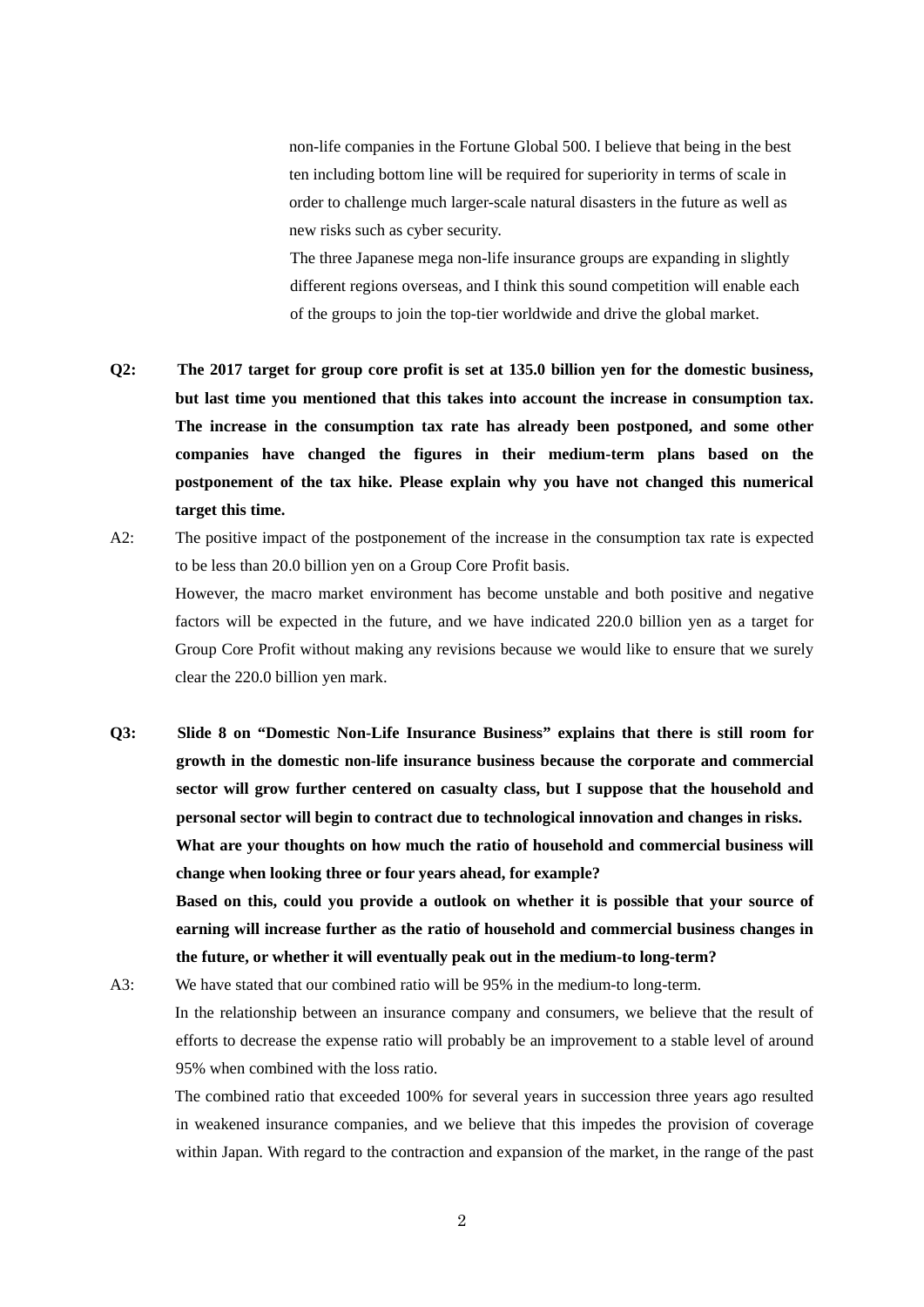four or five years, the number of cars owned has not decreased, and although sales of new cars have been a little tough, and I think this trend will continue for some time.

Looking at the number of new housing starts, I don't think this will decrease suddenly. However, although I think the effects of the decline in the birthrate will undoubtedly emerge when considering a decade or two from now, there is no need to be too pessimistic when considering a range of the next four to five years.

In terms of the ratio of insurance premiums to GDP in each country, there will be room that penetration ratio will be up in Japan, especially for casualty sector more than property insurance. The penetration ratio of casualty is expected to increase.

The insurance business itself began with hull and cargo, and expanded to fire insurance and later in forms such as automobile insurance, aviation insurance. Fire insurance did not originally cover natural disasters, but it now mainly covers natural disasters, demonstrating that the insurance business has changed a role according to changes of risks.

I believe that the provision of coverage for risks is our raison d'etre, and that the insurance business itself will be transformed if that role will be eliminated.

**Q4: Please explain why the ratio of penetration of insurance has been low in Japan as shown on Slide 8. Also, should the assumption that this will reach a level on par with Germany, for example, over the next five years actually be seen to be a realistic assumption? In addition, assuming that the penetration rate increases, will Japanese players reap the benefits, or will it be necessary to consider the possibility that foreign players will enter in** 

**Japanese market?** 

A4: The timing of the increase in the penetration rate of insurance in relation to GDP is largely dependent on the legislative system and social awareness of each country, so I don't believe it will change immediately.

We would like to propose insurance coverage able to cover a variety of accidents to make insurance more useful for everyone by developing each product with the approach that we can provide coverage for these kinds of things too. For example, in the high indemnity cases caused by bicycle accidents to be talked, both the injured party and the party at fault in a bicycle accident are covered by bicycle insurance if insured. I think our PR is not enough in this area.

I think we need to take steps to develop products ourselves, and make an effort to promote sales of by our agents and ourselves.

I would appreciate your understanding that we are not too pessimistic about the domestic market.

### **Q5: The EI loss ratio for voluntary automobile insurance has decreased to the lowest level in the industry. (MSI: 57%, ADI: 55%)**

**Meanwhile, growth in the number of contracts is negative for both companies when only**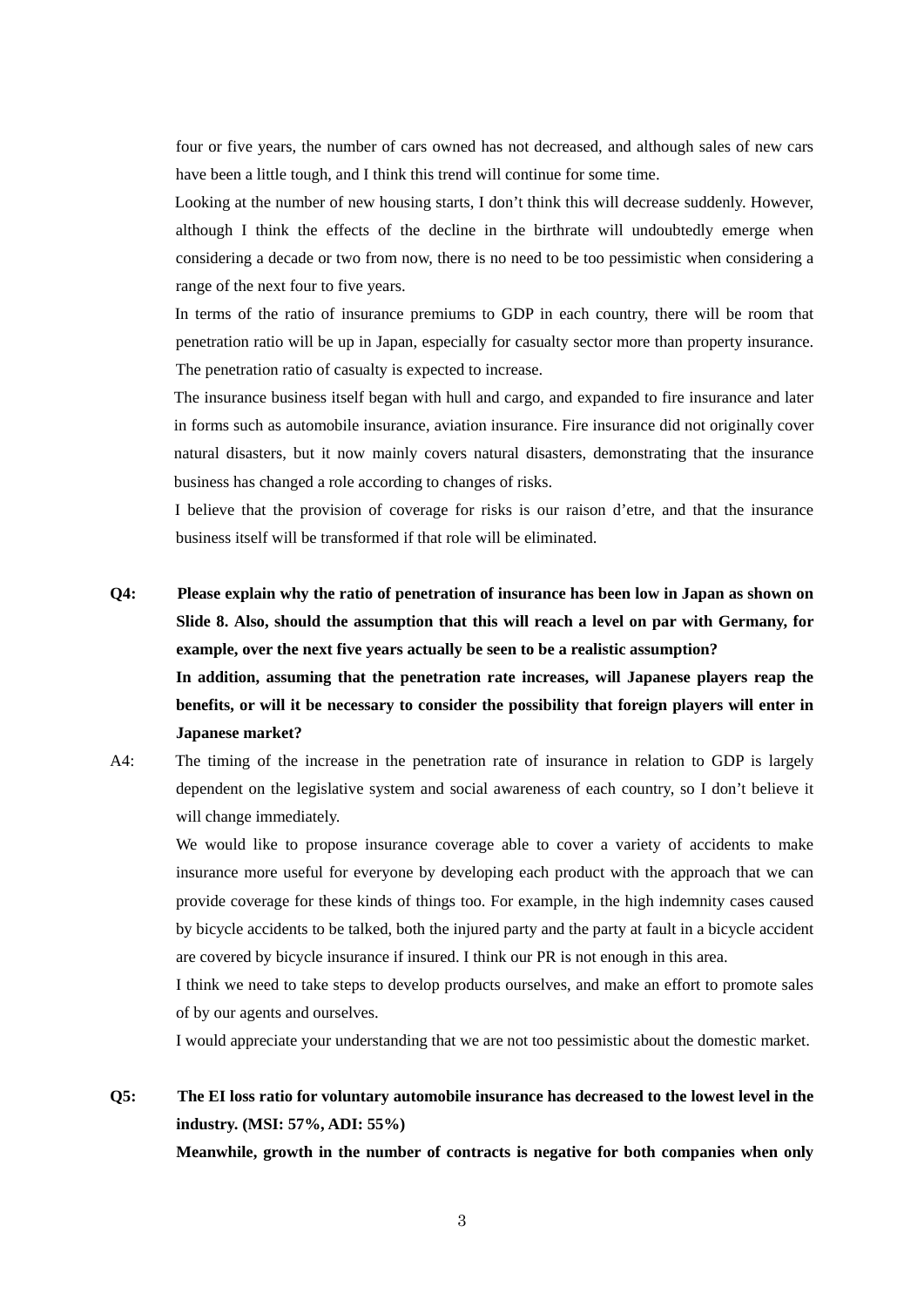**looking at non-fleet figures. Please tell us the reasons you are struggling with these numbers of contracts.** 

- A5: We have proceeded with reorganization by function aiming for simultaneously achieving growth and improved efficiency, but we have not been able to really focus on all. One of the reasons the number of contracts decreased is that focusing on improvement of earnings had an effect on the decrease in the number of contracts. As for reorganization by function, initial plan for stage 1 was successfully completed, and we has seen a positive uptick, we will further enhance the initiatives to increase the number of contracts from second half of this fiscal year.
	- **SQ (follow-up): As for the revising voluntary automobile insurance premiums next year if possible, could you explain how you will differentiate these in terms of what area you will focus on to increase the number of contracts?** 
		- SA: It has been reported in newspapers and other media, we have released voluntary automobile insurance for young people and focused on young customers, however our premiums were somewhat inferior to those of other companies. We are aiming to improve on this point and further develop young customers.
- **Q6: Please explain two points regarding the business expansion in Asia relating to Slide 30. First, please explain your thoughts on the future business development in Australia. Also, please describe your thoughts on business in India. India has made significant policy swing in order to reduce structural inflationary pressure and increase India's ability to grow in the medium to long term. At present, the economy is extremely disrupted and share prices are depressed, but I personally think it is a very good opportunity to invest in the long term.**

**In particular, I think your company will become a major life insurer in India in the future. What is your stance and thinking concerning additional investment in India at the present time?** 

A6: First, in the Australian and New Zealand, we have an alliance with QBE, meanwhile, ADI is expanding in retail business in cooperation with Toyota. The Australian market is appealing but the non-life market is an oligopoly. I don't think it is a situation in which we can intentionally make an acquisition to gain a dominant position in the market, so our non-life business in Australia will basically involve expanding through the alliance with QBE. Meanwhile, we would like to proceed in step with Toyota in the retail business.

 We are conducting our non-life business in India with Murugappa Group based in Chennai and have increased our investment ratio from 20% to 40%. We also steadily increasing our involvement in management through measures such as dispatching directors.

Meanwhile, we are operating our life insurance business in New Delhi, and although we are in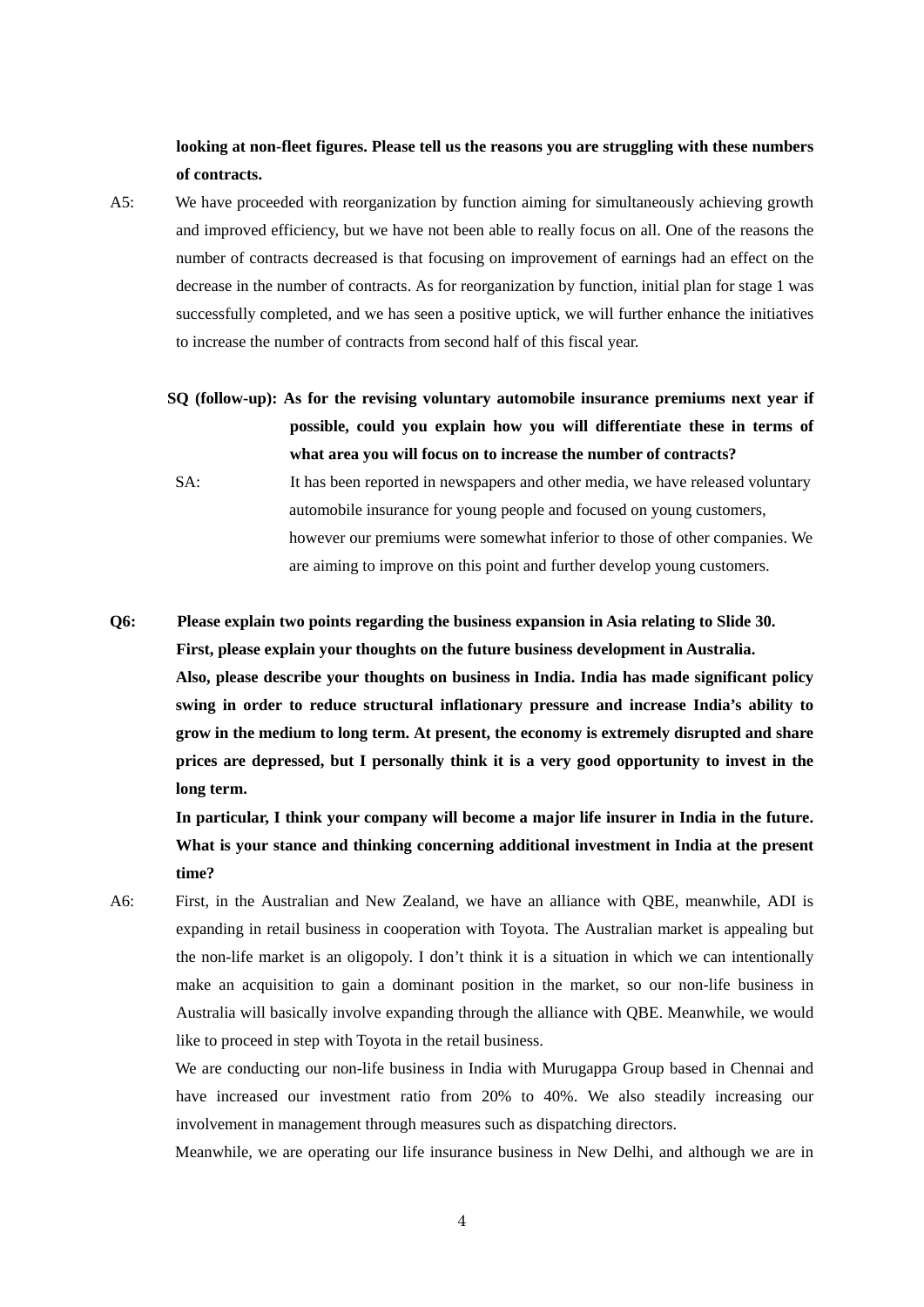talks with a merger with HDFC, this has not reached the stage of receiving approval, and we are not able to make any official disclosures. We will become the second largest life insurance company if the merger with HFDC goes through. Our investment ratio has decreased slightly, we would like to consider whether we will further increase our investment ratio in the future once the merger has been completed.

We are steadily conducting both life and non-life business with reliable local partners, and would like to move forward in step with India's development.

# **SQ (follow-up): With regard to Australia, is it correct to understand that at present, you basically do not have any intention to do business in areas other than non-life insurance, such as annuities and wealth management?**

 SA: Please understand that we are not considering areas other than the non-life insurance business at the present time.

### **Q7: Other mega non-life insurers have plans to strengthen specialty business in the USA. Could you tell us about your plans?**

A7: The United States is the largest insurance market, and we have responded to interviews from the media saying that we would like to carry out M&A if there are any good deals.

However, we do not intend to make acquisition a goal in itself. Amlin already has a large portfolio in the specialty area in the USA, and we are not thinking about buying know-how through acquiring a company. However, we will consider companies that have excellent risk management and will complement areas where we remain weak such as guarantee insurance, political risks and agricultural insurance.

As we aim to reach the top level globally in our next plan, we will continue to look for opportunities, since the reality is that we won't be able to reach the desired level of profit through organic growth only.

**Q8: I have the impression that overall fluctuations in the market have been amplified in the form of Amlin's net investment income being affected. In the calculation of Group Core Profit, you have excluded capital gains and losses in domestic non-life insurance, but is it possible that you will consider making some form of adjustment for Amlin's net investment income?** 

A8: In line with the British accounting rules, in the calculation of Amlin's net investment income market value fluctuations are reflected in gains and losses as they are, but no adjustments are made in the calculation of group core profit (\*). With regard to whether we will include capital gains and losses on shares in domestic non-life insurance in the future, some rival companies have already taken this step, but we do not have any plans to change the definition of core profit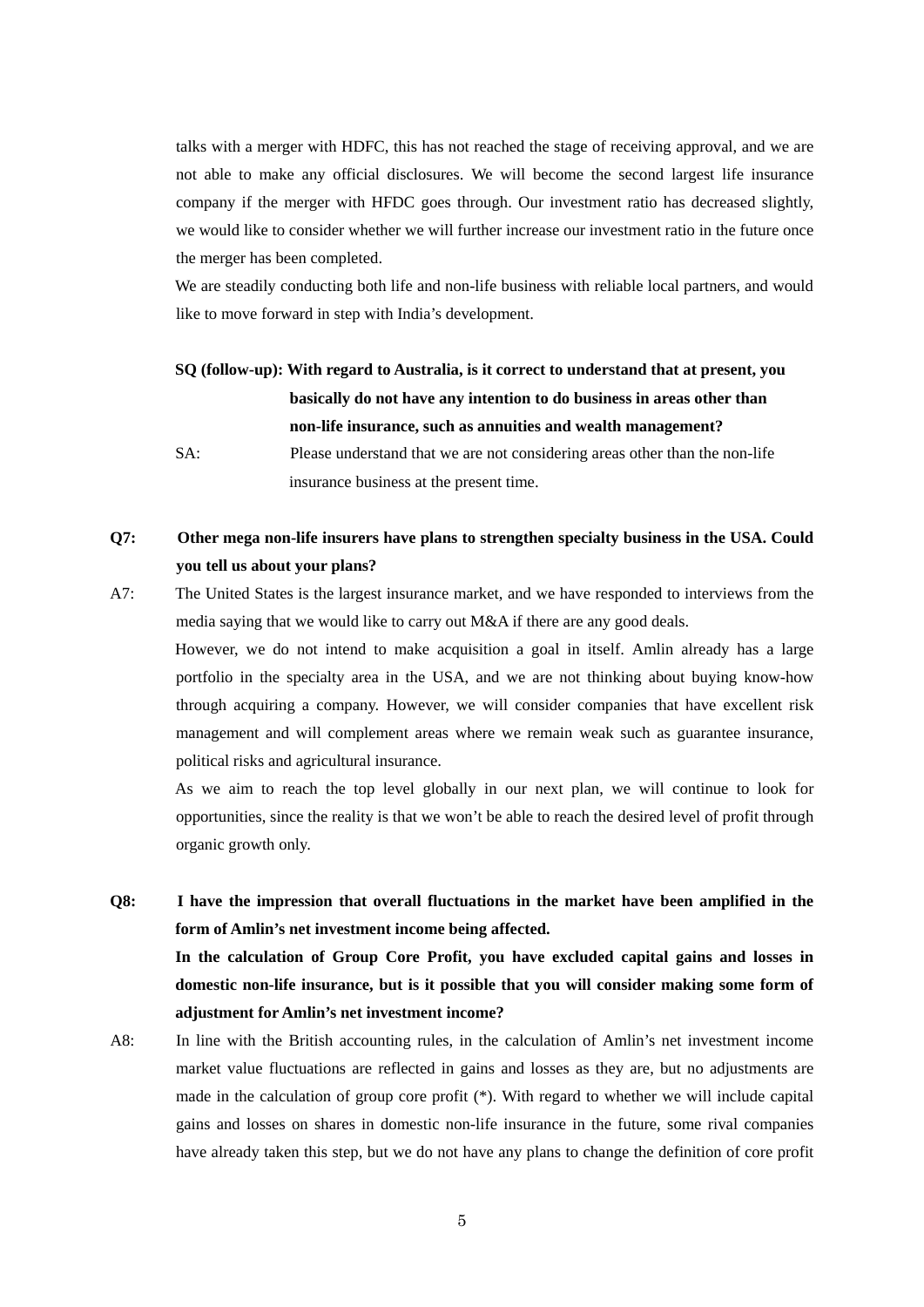at the present time.

Please understand that we would like to consider this based on discussions with investors while monitoring ESR targets and future international accounting standards in our next plan.

#### <Correction>

In the explanation given at the meeting, our comment could be construed that Amlin's net investment income marked with an asterisk (\*) above is excluded from Group Core Profit, but it is actually included and a correction has been made.

- **Q9: Originally, the target for ESR was 200%, but it is my impression recently that you don't necessarily need to return to 200%, and the range of 135%-200%is acceptable. In the briefing materials of the Information Meeting six months ago, there was a slide stating that ESR would exceed 190% by FY2018, but this time it is not mentioned. I would like you to confirm whether your view on ESR has changed from before.**
- A9: ESR is 169% as of the end of September, but we will take steps such as reducing equity risks and accumulating earnings towards the end of the fiscal year, and we forecast to recover by around 6 points. After reaching 200% in end of March, 2015, it fell by over 20% with the acquisition of Amlin, but I think we will be able to recover to the 200% level by FY2019 through such factors as the accumulation of earnings and further reduction of strategic equity holdings.
- **Q10: You are accelerating the sale of strategic equity holdings, and I think you are expected to sell more than 100 billion yen over the year. The two other mega non-life insurers are also selling at a pace of around 100 billion yen per year. In the next medium-term management plan, will you maintain the pace of 100 billion yen per year, or will you continue with the pace that has been accelerating?**
- A10: In the medium term, we would like strategic equity holdings to account for no more than 10% of the Group's total assets.

They currently account for around 12%, so we need to reduce the remaining 2% with a sense of speed and ensure this falls within 10% as soon as possible.

When comparing the three mega non-life insurers, I think our group has the highest weight of strategic equity holdings, so we would like to speed up the sale.

Meanwhile, we have already sold 1.5 trillion yen in strategic equity holdings since 2003, and the most heavily weighted Mitsui Sumitomo Insurance is around half of the level of its peak in 2001. In terms of reducing the amount of risk, please understand that we are steadily fulfilling our commitment to investors regarding the sale of strategic equity holdings.

We will ensure the execution of the sale of 500 billion yen during the current medium-term management plan. Of course, we would like to do this with the understanding of issures, and we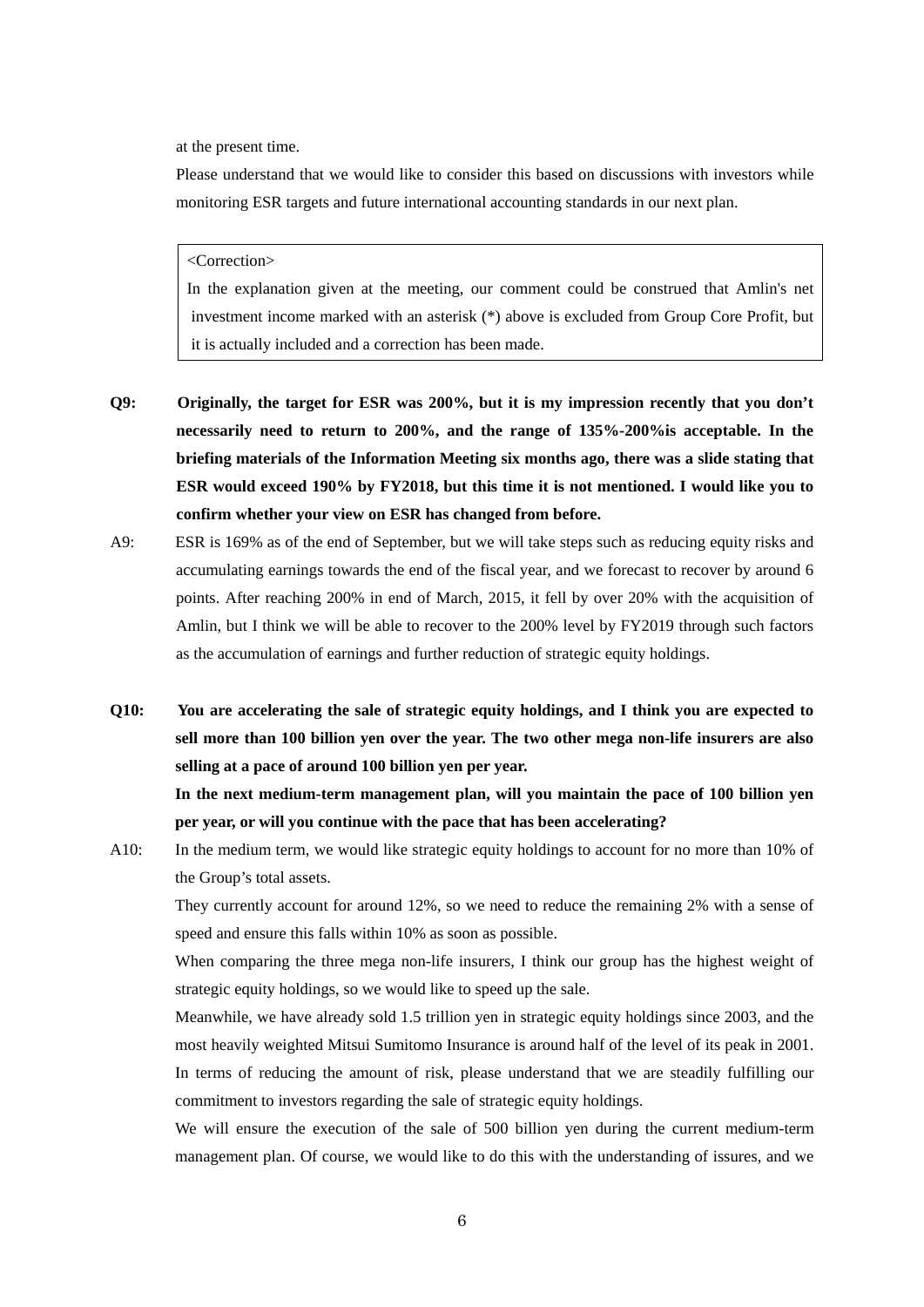would also like to lower the level to 10% of total assets in our next plan.

**Q11: Your company basically uses a confidence interval of 99.5% for ESR, which is presently at 169%. The other mega non-life insurance groups have also begun to release figures with a confidence interval of 99.5%, and when comparing the three mega non-life insurance groups, one group has a very high number and another has a low number obtained by deducting restricted capital.** 

**When comparing apples to apples, your company's figures seem low, could you explain any characteristics of the method you use for calculation?** 

A11: The confidence interval of 99.5% is, by international standards such as Solvency II, a sufficient level for once in 200 years. ESR is calculated using internal models, and we understand that the content of these is not necessarily the same in each company. The risk factor is probably different, and we make comparisons on a Solvency II basis and an internal model basis, but based on our past experience, we may perceive equity risk somewhat conservatively.

However, this is carried out in coordination with our Risk Management Department, and these figures have been set as being necessary for our risk management.

## **SQ (follow-up): If you were to conduct an M&A deal now for 500 billion yen, do you have a specific image of**, **for example, how much funding you would want through subordinated bonds?**

 SA: Rather than adopting an approach of how much we would like to direct toward M&A, we would like to conduct M&A if the M&A would enable diversification of risk, create business synergies and lead to the medium- to long-term development of the Group.

> For example, our capital buffer is currently just under 2 trillion yen, and we can determine the extent we can invest within if we exclude our own minimum buffer from this. Even if ESR is somewhat down for a short period of time, we would like to execute such deals if it is a good chance to expand earnings and ESR can be raised in the long term.

Our policy is to focus on Asia and also work in Europe and the Americas. However, rather than doing everything by ourselves conducting M&A, etc., we would like to act efficiently by utilizing alliances as much as possible in places such as Africa and Central and South America.

We cannot become number one in every region, so we are focusing on Asia and Lloyd's as our main focus. We would also like to take action in the United States if a good opportunity arises because it is the largest market. I think we have some room to think with flexibility at the present stage.

7